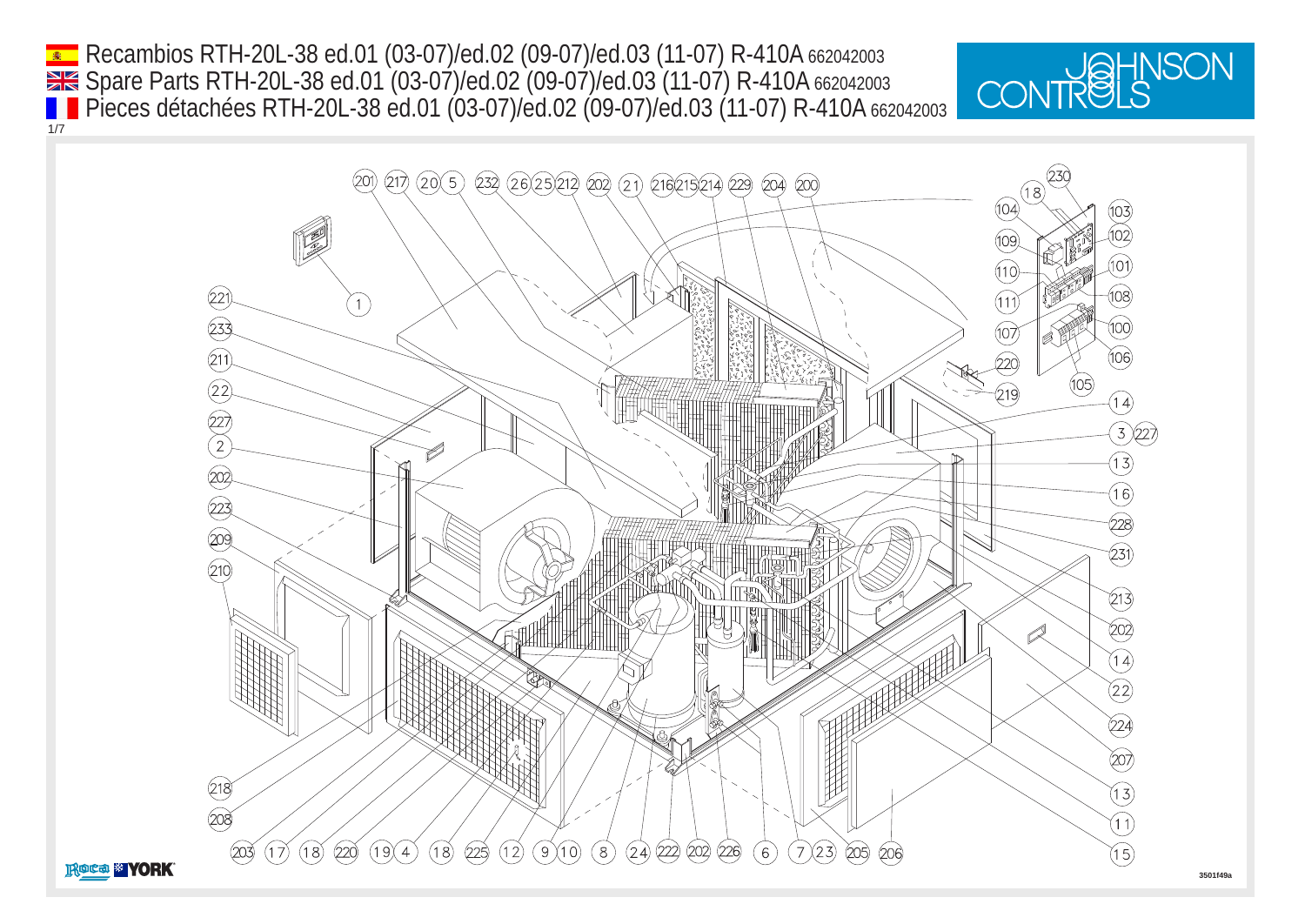## 4/7 Spare Parts RTH-20L-38 ed.01 (03-07)/ ed.02 (09-07)/ed.03 (11-07) R-410A



**3501f49a**

|        | <b>POS</b><br><b>ITEM</b> | <b>DENOMINATION</b>                           | <b>QUANTITY</b>               |                               |
|--------|---------------------------|-----------------------------------------------|-------------------------------|-------------------------------|
|        |                           |                                               | RTH-20L-38 ed.01<br>662042003 | RTH-20L-38 ed.02<br>662042003 |
| 1      | 003786044                 | Ambient thermostat (programmable)             | 1                             | 1                             |
| 2      | 003795049                 | Motor-driven fan                              | 1                             | 1                             |
| 3      | 003795047                 | Motor-driven fan                              | $\mathbf{1}$                  | 1                             |
| 4      | 61-9470                   | Outside coil assembly                         | $\mathbf{1}$                  | 1                             |
| 5      | 61-9472                   | Indoor coil assembly                          | $\mathbf{1}$                  | 1                             |
| 6      | 003794448                 | Two-way valve interconnection                 | $\boldsymbol{2}$              | $\boldsymbol{2}$              |
| 7      | 001999564                 | Suction accumulator                           | 1                             | 1                             |
| 8      | 003721914                 | Compressor                                    | 1                             | 1                             |
| 9      | 003794367                 | Four-way valve                                | $\mathbf{1}$                  | 1                             |
| 10     | 003708240                 | Four-way valve trip coil                      | $\mathbf{1}$                  | 1                             |
| 11     | 003762927                 | Low pressure switch                           | 1                             | 1                             |
| 12     | 003762926                 | High pressure switch                          | 1                             | 1                             |
| 13     | 003794468                 | <b>Expansion</b> valve                        | $\overline{c}$                | $\boldsymbol{2}$              |
| 14     | 003794381                 | One way valve                                 | $\overline{c}$                | $\boldsymbol{2}$              |
| 15     | 022-08941-000             | 5/8" Distributor assembly with 6 pipes        | 1                             | 1                             |
| 16     | 022-08939-000             | 5/8" Distributor assembly with 7 pipes        | 1                             | 1                             |
| 17     | 003515630                 | <b>Access connection</b>                      | 4                             | 4                             |
| 18     | 003785066                 | 6000 mm sensor                                | 4                             | 4                             |
| 19     | 16-14751                  | Aluminium grid outdoor coil                   | 1                             | 1                             |
| $20\,$ | 16-14750                  | Aluminium grid indoor coil                    | $\mathbf{1}$                  | 1                             |
| 21     | 003737705                 | Air filter 440 x 395 x 20                     | $\boldsymbol{2}$              | $\boldsymbol{2}$              |
| 22     | 003787101                 | Handle for handling                           | $\overline{c}$                | $\sqrt{2}$                    |
| 23     | 003778511                 | Fixation rubber support                       | 1                             | 1                             |
| 24     | 006824905                 | Compressor crankcase heater                   | 1                             |                               |
| 24     | 006824903                 | Compressor crankcase heater                   |                               | 1                             |
| $25\,$ | 003719108                 | Handle                                        | $\boldsymbol{2}$              | $\boldsymbol{2}$              |
| 26     | 003719114                 | Push lock                                     | $\boldsymbol{2}$              | $\boldsymbol{2}$              |
| 100    | 003770456                 | Power circuit connecting strip                | 1                             | 1                             |
| 101    | 003770454                 | Moving circuit connecting strip               | 1                             | 1                             |
| 102    | 006791210                 | Electronic board                              | 1                             | 1                             |
| 103    | 006826810                 | Nylon separator                               | 4                             | 4                             |
| 104    | 006849855                 | Transformer                                   | 1                             | 1                             |
| 105    | 006744617                 | Contactor                                     | $\overline{c}$                | $\overline{2}$                |
| 106    | 006744639                 | Contactor                                     | $\mathbf{I}$                  | 1                             |
| 107    | 006745250                 | Phases control relay                          | 1                             | 1                             |
| 108    | 006776848                 | Thermomagnetic switch                         | 1                             | 1                             |
| 109    | 006776700                 | Switch                                        | $\boldsymbol{2}$              | $\boldsymbol{2}$              |
| 110    | 006776855                 | Main switch                                   | 1                             | $\mathbf{1}$                  |
| 111    | 006776814                 | Automatic switch                              | 1                             | 1                             |
| 200    | 66-9466                   | Indoor upper cover assembly                   | $\mathbf{1}$                  | $\mathbf{1}$                  |
| 201    | 66-9467                   | Outdoor upper cover assembly                  | $\mathbf{1}$                  | 1                             |
| 202    | 66-9448                   | Corner assembly                               | 4                             | 4                             |
| 203    | 17-14753                  | Fixer outdoor coil bracket                    | 1                             | 1                             |
| 204    | 17-14752                  | Fixer indoor coil bracket                     | $\mathbf{1}$                  | 1                             |
| 205    | 66-9457                   | Outdoor coil panel assembly                   | $\mathbf{1}$                  | $\mathbf{1}$                  |
| 206    | 66-9468                   | Outdoor coil grid cover assembly              | 1                             | 1                             |
| 207    | 66-9452                   | Fan panel assembly                            | 1                             | $\mathbf{1}$                  |
| 208    | 66-9458                   | Outdoor coil panel assembly                   | 1                             | 1                             |
| 209    | 66-9454                   | Fan panel assembly                            | 1                             | $\mathbf{1}$                  |
| 210    | 17-14775                  | Outdoor fan grid                              | $\mathbf{1}$                  | 1                             |
| 211    | 66-9453                   | Outdoor fan panel cover                       | $\mathbf{1}$                  | 1                             |
| 212    | 66-9451                   | Control box panel                             | $\mathbf{1}$                  | $\mathbf{1}$                  |
| 213    | 66-9455                   | Outdoor fan panel assembly                    | $\mathbf{1}$                  | 1                             |
| 214    | 66-9456                   | Indoor coil panel assembly                    | $\mathbf{1}$                  | 1                             |
| 215    | 17-14754                  | Upper filter guide                            | $\mathbf{1}$                  | 1                             |
| 216    | 17-14755                  | Bottom filter guide                           | $\mathbf{1}$                  | 1                             |
| 217    | 17-14756                  | Fixer indoor coil bracket (middle plate side) | 1                             |                               |
|        |                           |                                               |                               |                               |